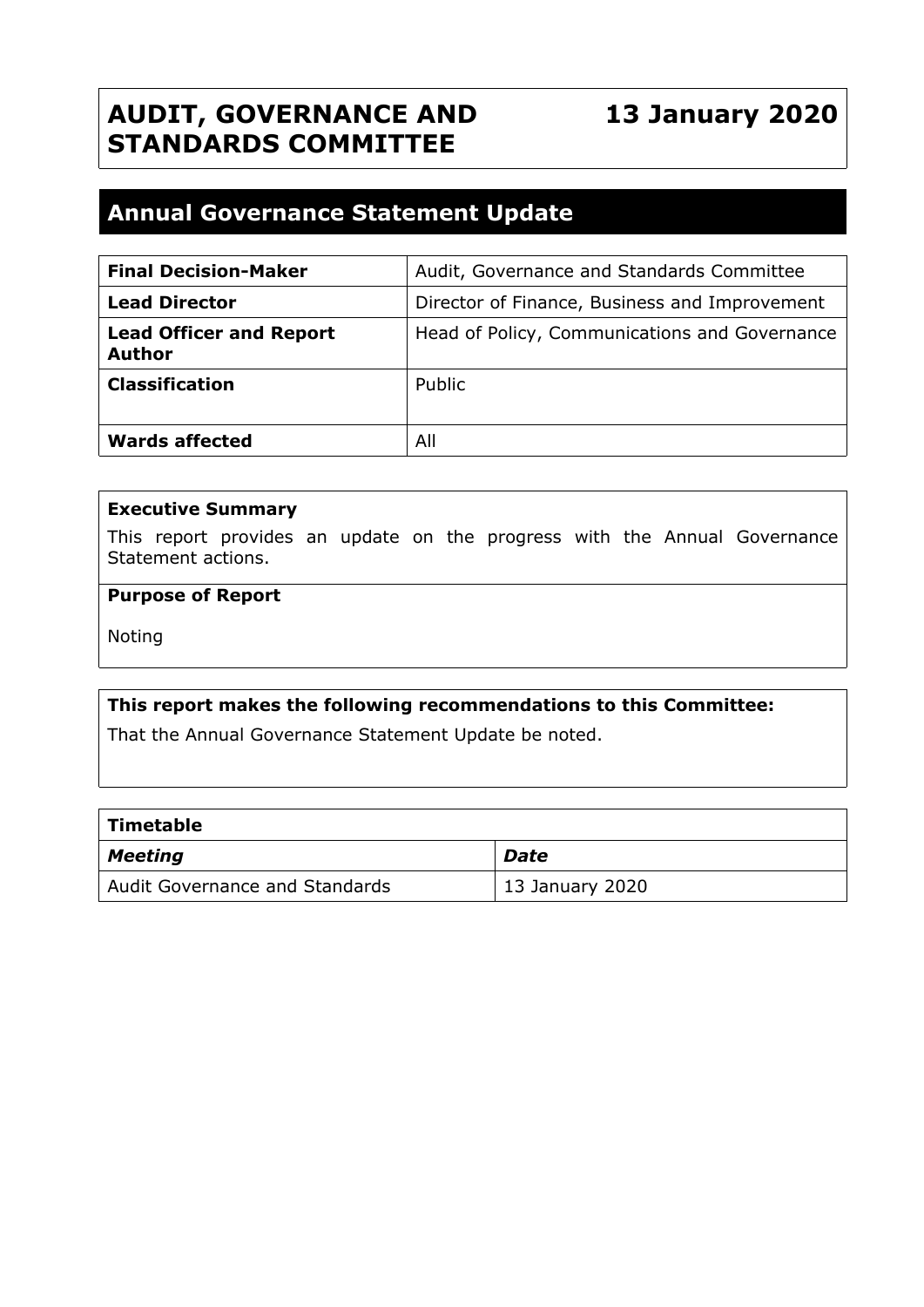# **Annual Governance Statement Update**

# **1. CROSS-CUTTING ISSUES AND IMPLICATIONS**

| <b>Issue</b>                                        | <b>Implications</b>                                                                                                                                                                                                                                                                        | Sign-off                                            |
|-----------------------------------------------------|--------------------------------------------------------------------------------------------------------------------------------------------------------------------------------------------------------------------------------------------------------------------------------------------|-----------------------------------------------------|
| <b>Impact on</b><br>Corporate<br><b>Priorities</b>  | The four Strategic Plan objectives are:<br><b>Embracing Growth and Enabling</b><br>Infrastructure<br>Safe, Clean and Green<br>Homes and Communities<br>A Thriving Place<br>Effective corporate governance arrangements<br>ensure the council's priorities are understood<br>and delivered. | Head of Policy,<br>Communications<br>and Governance |
| <b>Cross</b><br><b>Cutting</b><br><b>Objectives</b> | Effective corporate governance arrangements<br>ensure the council's priorities are understood<br>and delivered.                                                                                                                                                                            | Head of Policy,<br>Communications<br>and Governance |
| <b>Risk</b><br><b>Management</b>                    | The AGS considers and gives assurance on<br>the Council's approach to risk management.                                                                                                                                                                                                     | Head of Policy,<br>Communications<br>and Governance |
| <b>Financial</b>                                    | This report has no direct financial<br>implications. Carrying out the actions<br>identified in the AGS helps to ensure that<br>the Council maintains high governance<br>standards.                                                                                                         | Section 151<br>Officer &<br><b>Finance Team</b>     |
| <b>Staffing</b>                                     | There are implications for staff in relation to<br>undertaking training.                                                                                                                                                                                                                   | Head of Policy,<br>Communications<br>and Governance |
| Legal                                               | There are no legal implications.                                                                                                                                                                                                                                                           |                                                     |
| <b>Privacy and</b><br>Data<br><b>Protection</b>     | Good governance is integral to upholding the<br>principles of data protection.                                                                                                                                                                                                             | Policy and<br>Information<br>Team                   |
| <b>Equalities</b>                                   | Good governance will ensure the Council is<br>adhering to the public sector equality duty.                                                                                                                                                                                                 | Policy &<br>Information<br>Manager                  |
| <b>Public</b><br><b>Health</b>                      | There are no implications                                                                                                                                                                                                                                                                  | <b>Public Health</b><br>Officer                     |
| <b>Crime and</b><br><b>Disorder</b>                 | There are no implications                                                                                                                                                                                                                                                                  | Head of Policy,<br>Communications<br>and Governance |
| <b>Procurement</b>                                  | There are no implications                                                                                                                                                                                                                                                                  | Head of Policy,<br>Communications<br>and Governance |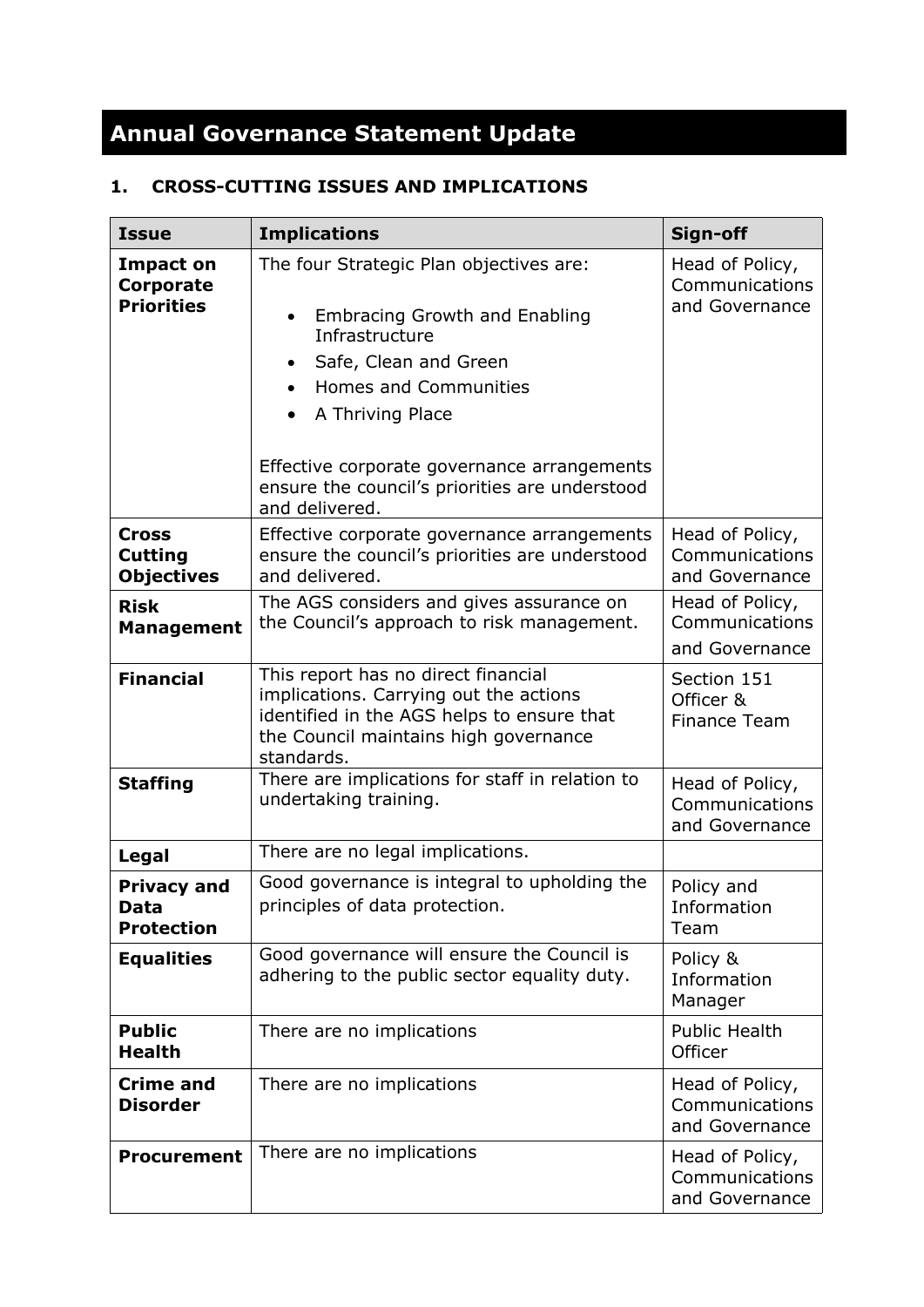# **2. INTRODUCTION AND BACKGROUND**

- 2.1 The Annual Statement of Corporate Governance for 2018-19 was considered and approved by the Committee on 30 July 2019. The statement contained an Action Plan for 2019-20. This report provides an update on the progress made against the Action Plan.
- 2.2 The actions outlined in Appendix A arose from areas identified in the corporate governance statement as requiring additional action to maintain the council's governance standards.

## **3. AVAILABLE OPTIONS**

3.1 The Committee could decide not to consider the action plan. Considering the action plan is however a key part pf the Committee's governance remit.

## **4. PREFERRED OPTION AND REASONS FOR RECOMMENDATIONS**

- 4.1 The Committee is asked to consider the updated action plan attached at Appendix A and make recommendations for further action as appropriate.
- 4.2 A number of areas were identified for action including:
	- Ensuring there is sufficient resource to deliver the ambition for embracing growth and enabling infrastructure
	- Property Maintenance; and
	- Governance for Maidstone Property Holdings
- 4.3 Progress has been made in several areas since the action plan was agreed in July 2019.
- 4.4 An update on contract management was given to the Committee in September 2019 where is was highlighted that progress had been made on all recommendations from the Audit review with all but one completed. The internal audit team had now reassessed the assurance rating for contract management to Sound.
- 4.5 With regard to ensuring there is sufficient resource to deliver the council's ambition for embracing growth and enabling infrastructure a draft mediumterm financial strategy was agreed by Policy and Resources Committee in November 2019. Over the past year, the priority of 'Embracing growth and enabling infrastructure' has been made more explicit through our developing plans for an Innovation Centre, for Maidstone East and a new Garden Community. Risk assessment reports on the budget strategy are regularly received and reviewed by the Committee.